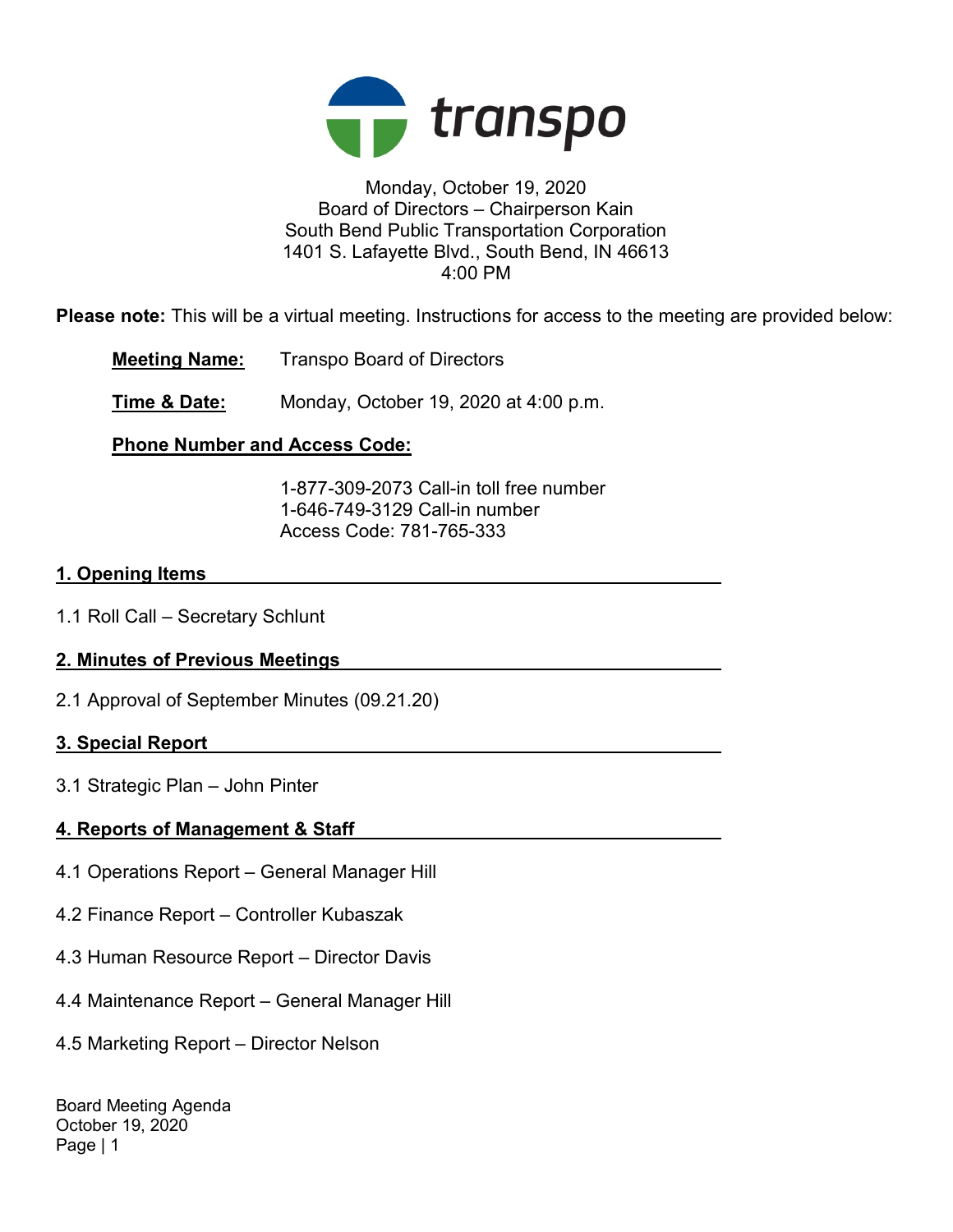## 5. Introduction to Ordinances & Resolutions

## 5.1 ORDINANCE 01-2020

AN ORDINANCE APPROPRIATING MONIES FOR THE PURPOSE OF DEFRAYING THE EXPENSE OF THE SOUTH BEND PUBLIC TRANSPORTATION CORPORATION IN SAINT JOSEPH COUNTY, INDIANA, FOR THE FISCAL YEAR BEGINNING JANUARY 1, 2021 AND ENDING DECEMBER 31, 2021

## 5.2 ORDINANCE 02-2020

AN ORDINANCE LEVYING THE TAX AND FIXING THE RATE OF TAXATION FOR THE PURPOSE OF RAISING REVENUE TO FUND THE TRANSPORATION FUND OF THE SOUTH BEND PUBLIC TRANSPORTATION CORPORATION, SOUTH BEND INDIANA FOR THE FISCAL YEAR ENDING DECEMBER 31, 2021

## 5.3 RESOLUTION NO. 53-2020

A RESOLUTION OF THE BOARD OF DIRECTORS OF THE SOUTH BEND PUBLIC TRANSPORTATION CORPORATION, SOUTH BEND, INDIANA APPROVING THE FINANCIAL TRANSACTIONS INCURRED DURING THE MONTH OF SEPTEMBER WITHIN THE CORPORATION'S CAPITAL IMPROVEMENT FUND

- 5.4 RESOLUTION NO. 54-2020 A RESOLUTION OF THE BOARD OF DIRECTORS OF THE SOUTH BEND PUBLIC TRANSPORTATION CORPORATION, SOUTH BEND, INDIANA APPROVING THE FINANCIAL TRANSACTIONS INCURRED DURING THE PAST THIRTY (30) DAYS OF SEPTEMBER WITHIN THE CORPORATION'S PAYROLL AND TRANSPORTATION FUND
- 5.5 RESOLUTION NO. 55-2020 A RESOLUTION OF THE BOARD OF DIRECTORS OF THE SOUTH BEND PUBLIC TRANSPORTATION CORPORATION, SOUTH BEND, INDIANA AUTHORIZING MANAGEMENT TO ENTER INTO A CONTRACT WITH STAR UNIFORM FOR OPERATOR UNIFORMS
- 5.6 RESOLUTION NO. 56-2020 A RESOLUTION OF THE BOARD OF DIRECTORS OF THE SOUTH BEND PUBLIC TRANSPORTATION CORPORATION, SOUTH BEND, INDIANA AUTHORIZING MANAGEMENT TO ENTER INTO A FIVE (5) YEAR CONTRACT WITH CROWE LLP FOR ANNUAL AUDIT SERVICES
- 5.7 RESOLUTION NO. 57-2020

Board Meeting Agenda October 19, 2020 Page | 2